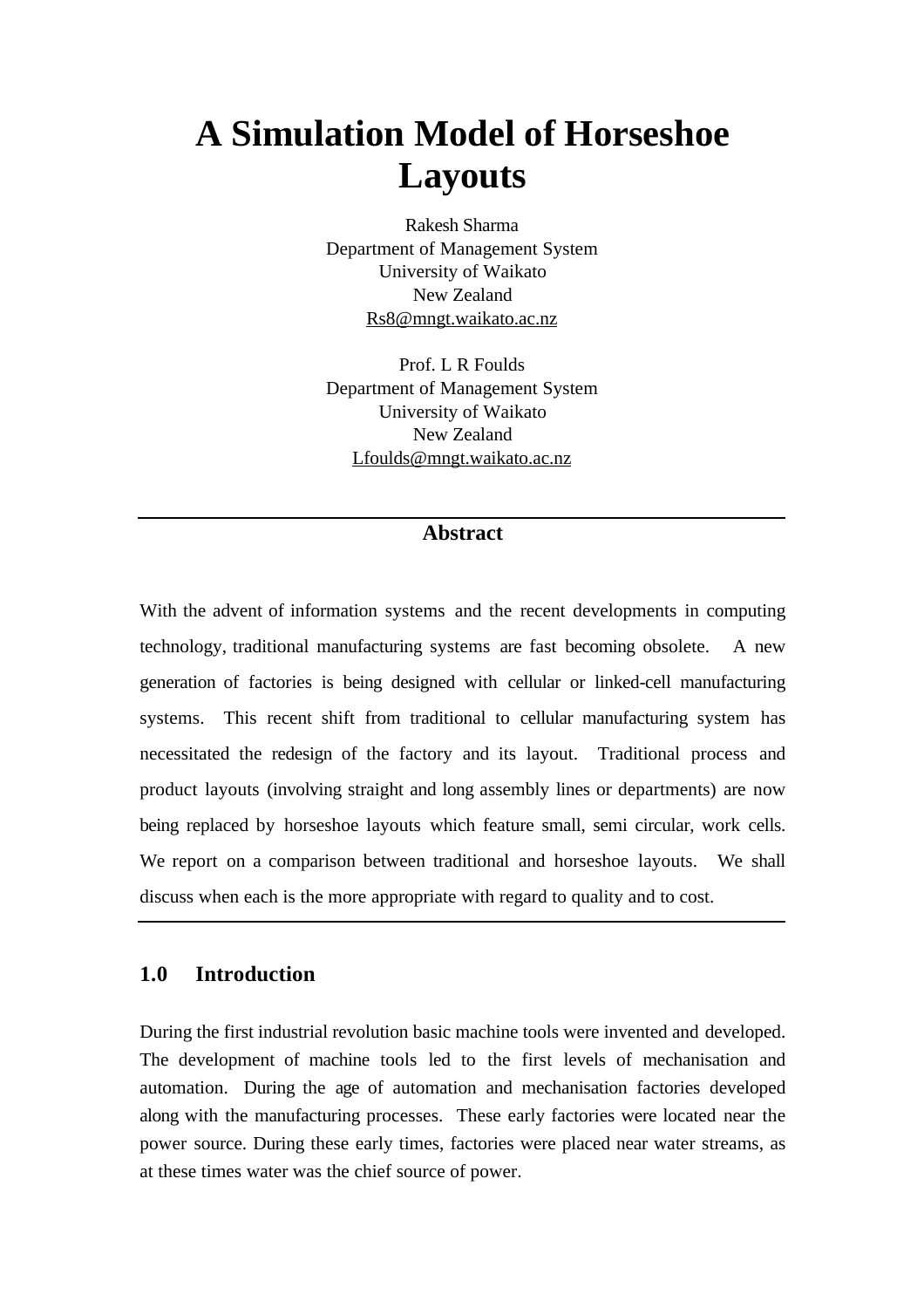The production planners of the first industrial revolution saw it logical and expedient to group like machines that needed to run at about the same speed. Their logical thinking made the factories of those times laid out functionally according to the kinds of machines used. As an extension of their logical thoughts, the processes were divided according to the kinds of skills needed to operate the process.

With the advent of steam and electric engines the manufacturing system flexibility increased manifolds. However, the functional arrangements persisted and were named job shops [2].

 The increase in product complexity and the increase in the size of factories led to the evolution of various functional departments for product design, accounting and sales. In the scientific era of Taylor and Gilbreth departments for production planning work scheduling and methods improvement were added [2]. Nowadays these functions compose the production system, which services the manufacturing system.

 The design of manufacturing systems is undergoing significant changes. These changes are fueled by the trends like increase in variety of products demanded, increase in quality (in terms of precision and accuracy), increased variety of materials used, decrease in time between design concept and manufactured product, increase in the computing power, advent of advanced information systems and the emergence of global markets with global producers [3].

 These trends require the manufacturing systems of the future to incorporate continuous redesign and improvement, produce superior quality products with lower costs and production time and be flexible and reliable.

 The present era of international competition defines the success of a manufacturing company in terms of the design of its manufacturing system. In present times the manufacturing system must have functional requirements of superior quality, competitive prices and on-time delivery with attractive products. Most importantly the manufacturing system must be safe, flexible, reliable, involve employees, provide good service and is understandable [2].

 The traditional kinds of manufacturing systems like job shops, flow shops, continuous process and project shops are fast becoming obsolete. Traditional manufacturing systems are making way for a new type of manufacturing system called Linked-cell manufacturing systems (L-CMS) [2]. These systems have manufacturing cells, in which processes are grouped according to the sequence of processes and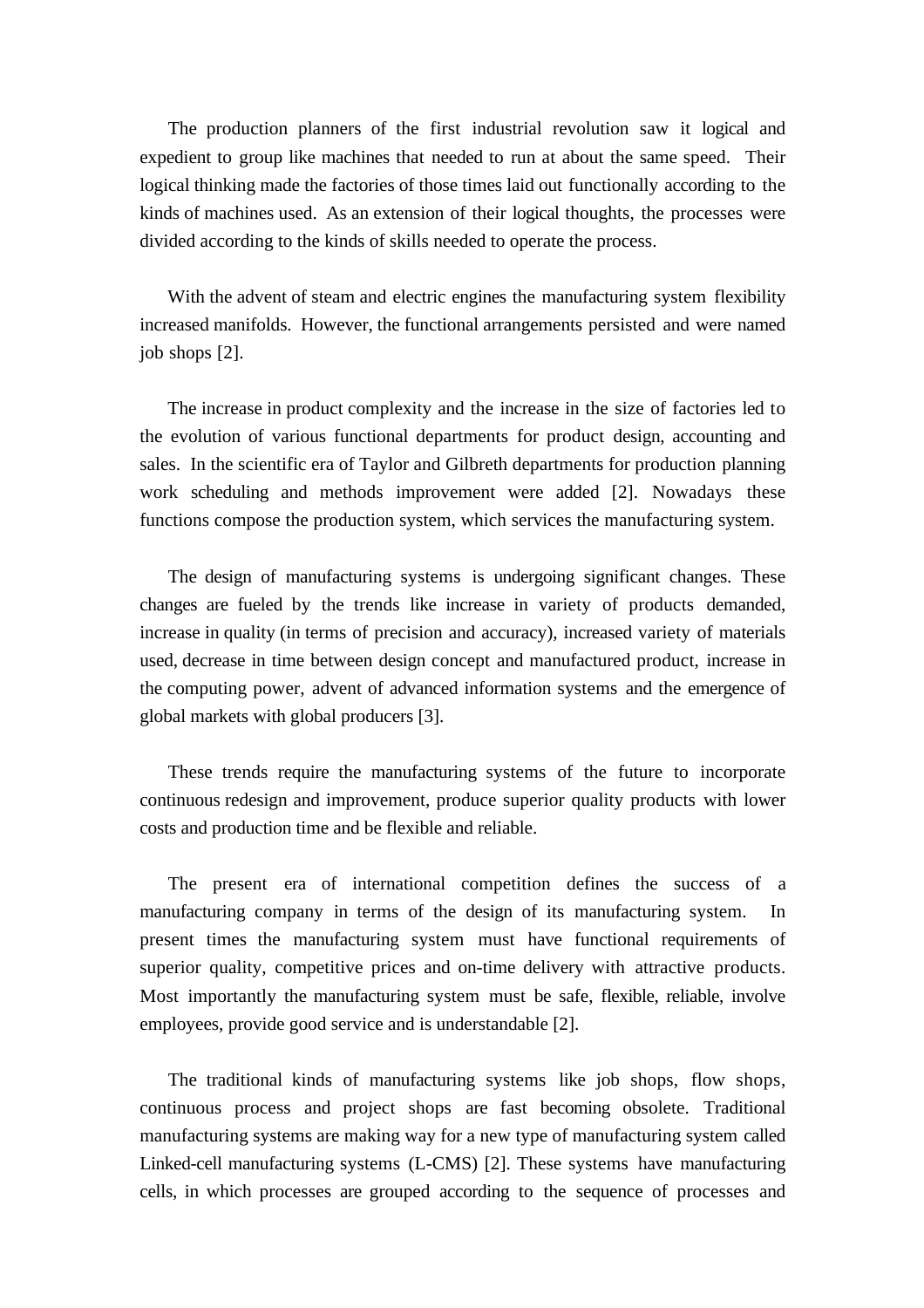operations needed to make a group or family of parts or products [5]. With the evolution of this new type of manufacturing systems the traditional layout schemes (process and product) are paving way for horseshoe layouts which feature small, semi circular, work cells.

 The present paper discusses both the traditional and horseshoe layouts, draws on the comparison between the traditional, and horseshoes layouts. It also examines the applicability of each type of layout under various manufacturing scenarios. As an extension, the paper also reports on the simulation study currently undertaken by the authors on horseshoe layouts.

# **2.0 Layout**

A layout is the physical configuration of departments, workstations, and equipment in the entire conversion process. It is the spatial arrangement of physical resources used to create the product or service [10].

 The right layout for an organisation improves productivity, the quality of the product or service, and the delivery rates. The layout decision is very important strategically for any organisation to stay competitive in the present era [11].

# **3.0 Types of Layouts**

The type of layout most suitable to any organisation is a function of the operations the organisation performs. The operations function in any organisation can be either intermittent or continuous [1].

 Intermittent operations deal with made-to-order products, low product volume, general purpose equipment, labour-intensive operations, interrupted product flow, frequent schedule changes and large product mix.

 Continuous operations on the other hand deal with standardised products made to store inventory, high product volume, special purpose equipment, capital-intensive operations, continuous product flow and small product mix.

 Tompkins & White [10] provide three basic kinds of layouts depending on the types of workflow they entail. These three basic kind of layouts are : processoriented, product oriented and fixed position.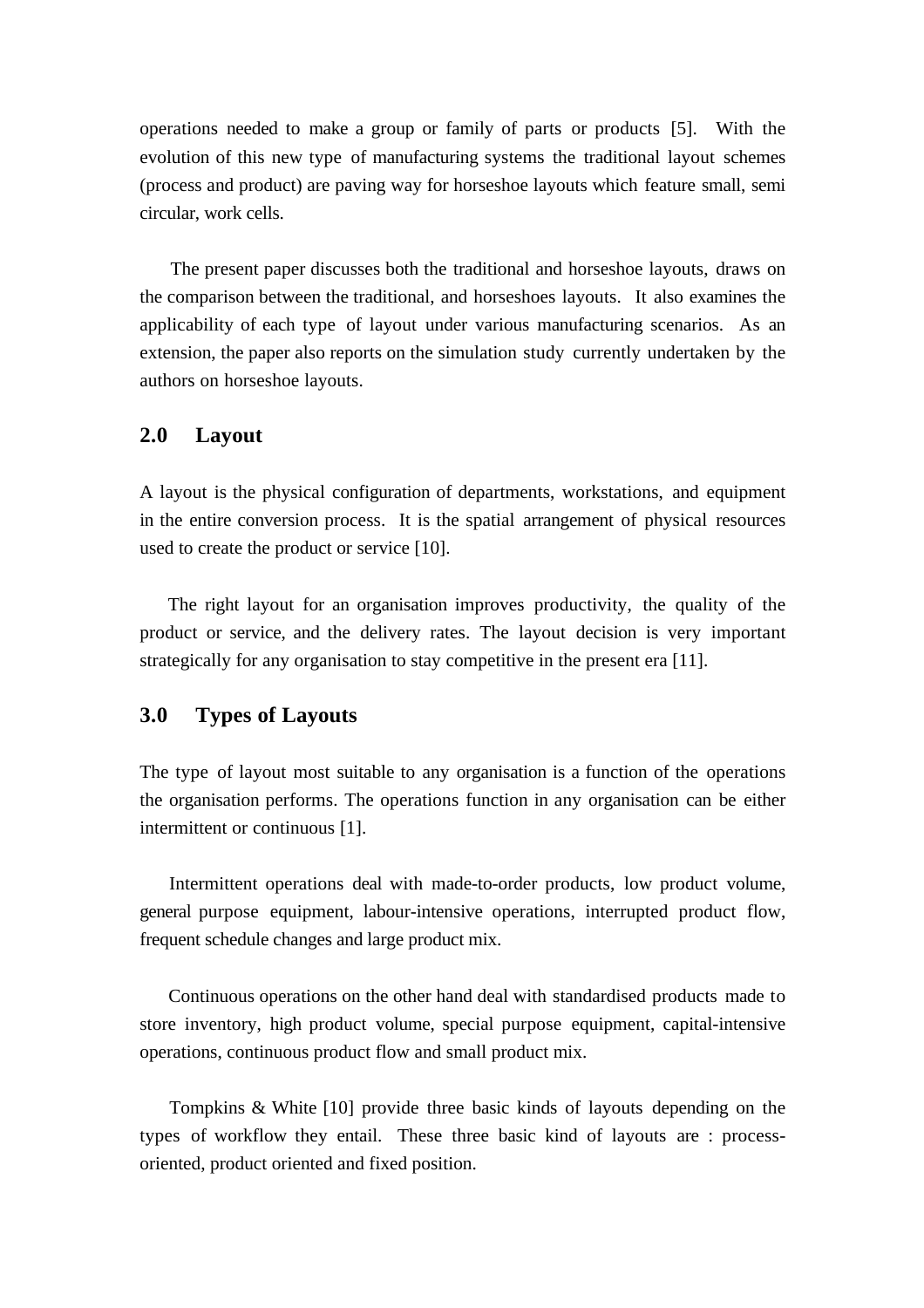Apart from the three basic kinds of layout, a recently new kind of layout is the cellular layout. Cellular layout is characterised by the arrangement of a facility so that equipment used to make similar parts or families of parts in a group called a cell [11].

# **4.0 Process layout**

A process-oriented layout is most appropriate for intermittent operations [1]. The layout for a process consists of grouping like processes together and placing individual process departments relative to one another based on workflow between departments [10]. Process layout is suitable for operations when workflow is not consistent for all output.

 Typically, there is a high degree of interdepartmental flow and little intradepartmental flow. Process layout suits well when the volume of activity for individual or groups of parts is very high and has a high degree of variations.

 This type of layout is appropriate for diversified products using common operations, varying volumes and varying rate of output [10]. It is suitable for operations with variable workflow where each product may require unique sequence of operations.

#### **4.1 Advantages of Process Layout**

Since the layout deals with varied workflow, it increases machine utilisation. The break down of departments according to the processes they perform requires only general-purpose equipment [10]. This type of layout is highly flexible in allocating personnel and equipment. Process layout reduces material handling requirements. Because of the variety of processes to perform there is a diversity of tasks for personnel. The personnel working in this type of layout perform tasks of scheduling, materials handling and production and inventory control.

#### **4.2 Limitations of Process Layout**

Due to the variation in workflow, process layout often produces duplicated handling [10]. There is a low turnover of raw material and work-in-progress inventories and there is a high raw material inventories. As far as space utilisation is concerned there is small output per unit space and there is a large work-in-progress requirement [1]. Process layout results in long production lines. Though it requires low fixed costs, yet it requires high unit costs for direct labour, materials and materials handling [1].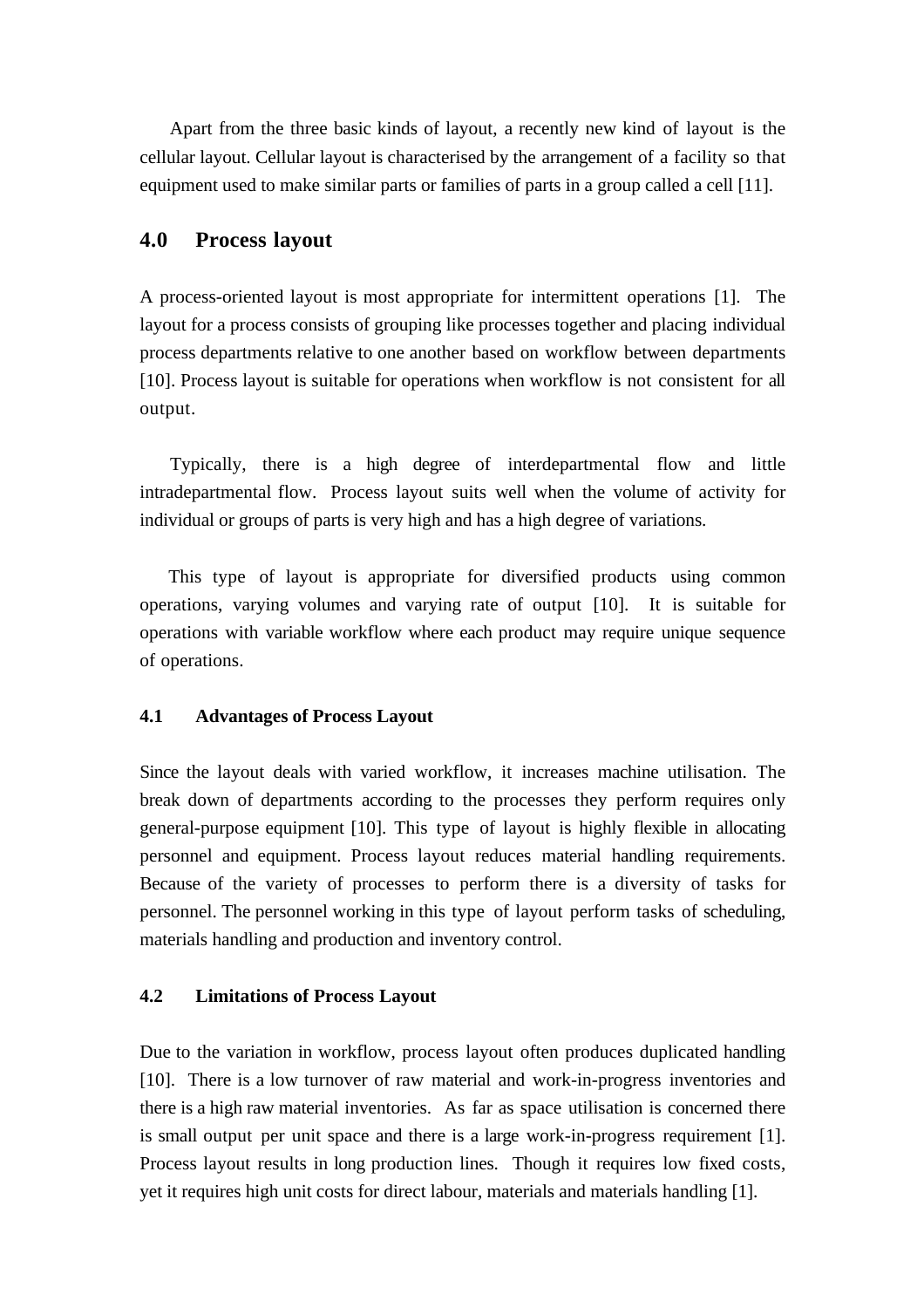# **5.0 Product layout**

A product-oriented layout is most appropriate for continuous operations [1]. A product layout is an arrangement of a facility so that work centres or equipment is in line to afford a specialised sequence of tasks [10].

 Product layout is appropriate in producing standardised product in large volume [1]. Typically material flows directly from one workstation to the adjacent one in a well-planned way which results in high volume environment.

 In a product layout, each unit of output requires the same sequence of operations from the beginning to the end [10]. Each work centre performs one highly specialised part of the total product build-up sequence.

## **5.1 Advantages of Process Layout**

Product layout produces smooth, simple, logical and direct workflow lines. As the layout is appropriate for standardised production in large volume, it results in stable rate of output [10]. The presence of smooth workflow lines between different departments reduces the work-in-progress inventories. The layout reduces the total production time per unit. Material handling is often predictable, systemised and automated. There is a high turnover of raw material and work-in-process inventories. Because of smooth workflow, simple production control is possible. As the layout produces large output per unit space, the space is efficiently utilised [1]. Due to the large volume of production, the layout results in low unit costs for direct labour and materials. The personnel working in this type of layout perform highly specialised repetitive tasks at fixed pace.

#### **5.2 Limitations of Product Layout**

The smooth and sequential workflow between the various machines in product layout is susceptible to any machine failure, which stops the entire line [10]. Any change in product design makes the layout obsolete. The slowest station in the production line governs the speed of production in product layout [1]. These types of layout require a large number of support staff that schedules materials and people and monitor and maintain work. The layout requires large investment in specialised equipment and process. The product layout is characterised by relatively high-fixed costs [1,9].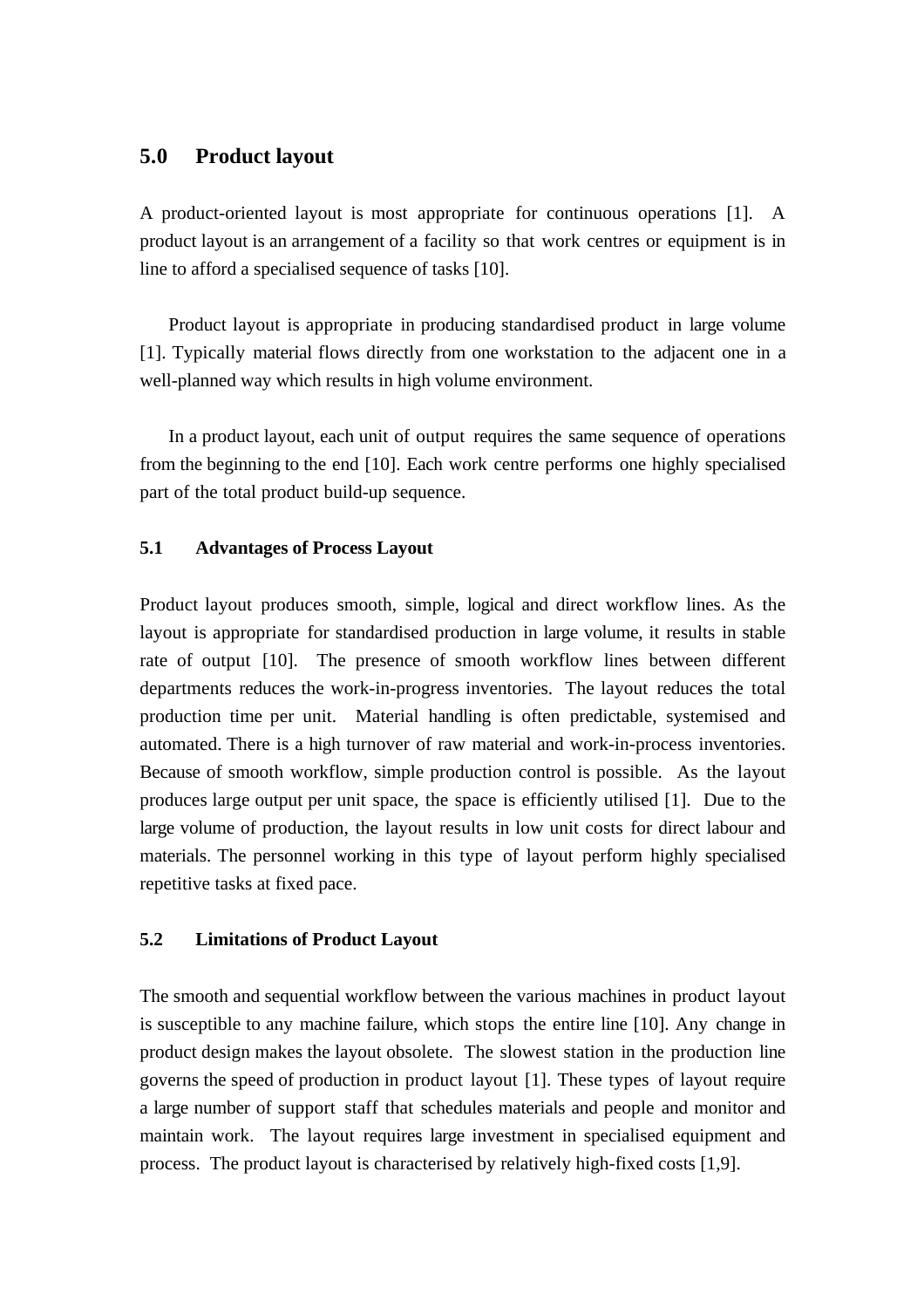## **6.0 Fixed-position Layout**

A fixed-position layout is appropriate when, because of size, shape or any other characteristic, it is not possible to move the product [1]. A fixed-position layout is the arrangement of facility so that that product stays in one location and tools, equipment and workers are brought to it as required.

 The layout for a fixed material location department differs in concept from the other layout [10]. Aircraft assembly, shipbuilding and most construction projects use fixed-product layout. Fixed-product layout involves the sequencing and placement of workstations around the product.

 The fixed-product layout involves made-to-order products and low volume production. It involves little or no workflow. It requires great flexibility where work assignments and locations vary a lot [1].

 Material handling in fixed-product layout is often variable and low. It generally requires heavy-duty, general-purpose handling equipment. The inventories are often variable in fixed-product layout and the tie-ups are frequent due to the long production cycle.

#### **6.1 Advantages of Fixed-product Layout**

As the product stays at one place, the material movement is minimal in fixed-product layout [10]. Since majority of fixed-product layout use team approach there is a continuity of operations and responsibility among personnel. The made-to-order characteristics of the product in this type of layout result in more job enrichment opportunities for the personnel. The layout promotes pride and quality as an individual can complete the "entire job." [9,1,2] Due to the non-movement of product the layout is highly flexible and can accommodate changes in product design, product mix and production volume. Fixed-position layout requires low fixed costs and high unit labour and materials costs [1].

#### **6.2 Limitations of Fixed-product Layout**

Due to the fixed product, the personnel and equipment movement is very high in the fixed-product layout. The fixed-product layout results in duplication of equipment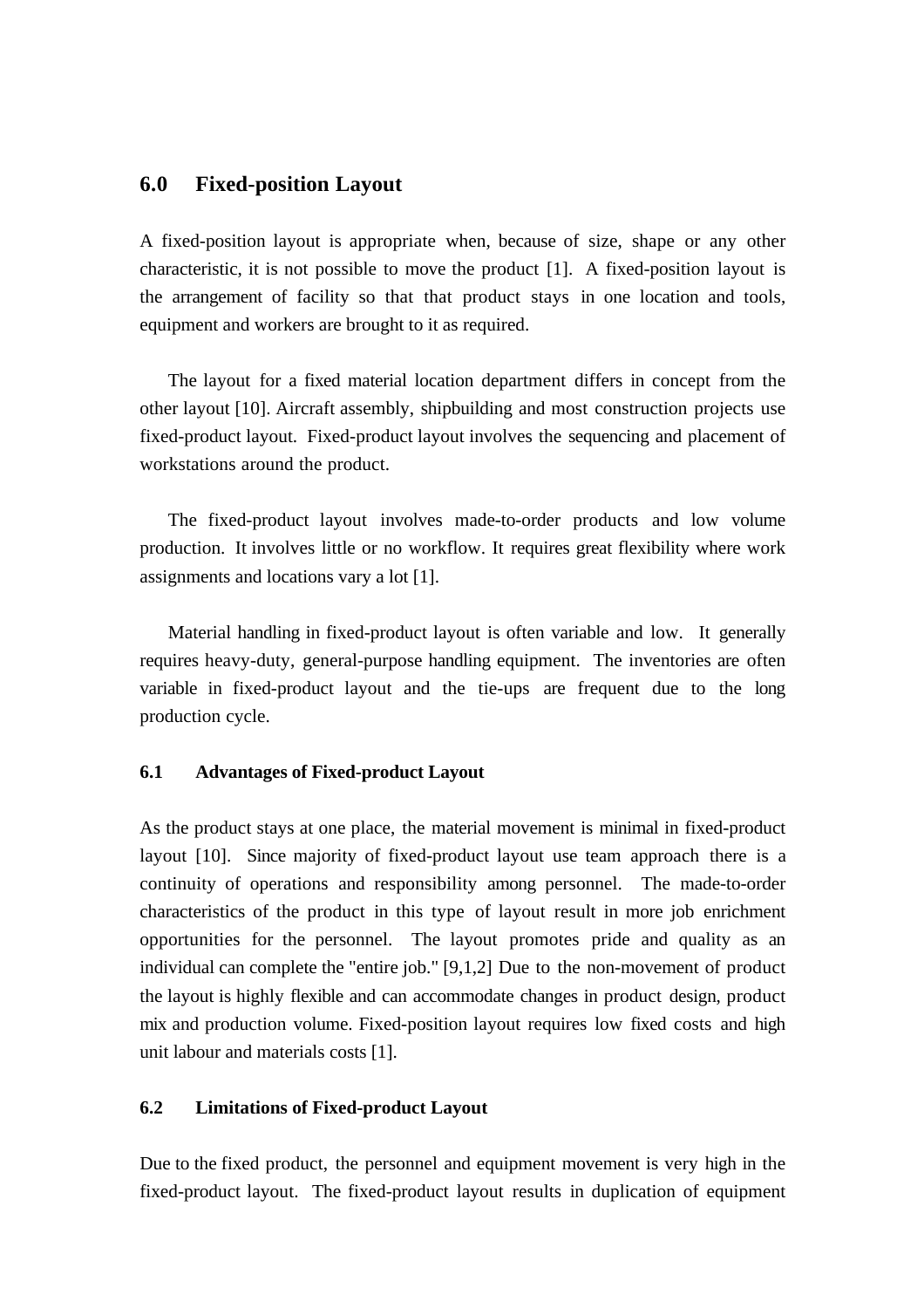[10]. Since many processes are performed on a fixed product, fixed-product layout requires greater skill for personnel. The fixed-product layout results in increased space and greater work-in-progress [1,9]. Fixed-product layout requires close control and coordination in scheduling production. Since the product manufactured is generally very big in size, there is small output per unit space[1].

# **7.0 Cellular Layout**

Cellular layout consists of an arrangement of a facility so that equipment used to make similar parts or families of parts is grouped together [11]. The cell configuration is often U-shaped, enabling personnel to move from machine to machine, loading and unloading parts [2]. The machines in the cell are usually all single cycle automatics so they can complete the machining cycle unattended. The cell usually includes all the processing needed for a complete part or subassembly [2].

 Cellular layout involves the production of one piece at a time following the sequence and rules of the cycle time. J.T. Black [2] provides the following key points for a cellular layout:

- Machines are arranged in the process sequence.
- The cell is designed in a horseshoe shape (U-shape).
- One piece at a time is made in a cell.
- The personnel are trained to handle more than one process.
- The cycle time for the system dictates the production rate for the cell.
- The operators work standing and walking.
- Slower, dedicated machines that are smaller and less expensive are used.

 Flexibility is the key design feature of Cellular layout [5]. The layout can react quickly to changes in customer demand or changes in the product design or the mix of products. The cells in the production facility link directly to the subassemblies. Cellular layout makes the production very product oriented [1].

 Although cellular layout is a catchy new term, the phenomenon is not new. In the past, large job shops have grouped equipment for high volume parts or special customers. Similarly, assembly lines have group machines by type to make or modify a variety of parts that feed into the main assembly line.

## **7.1 Advantages of Cellular Layout**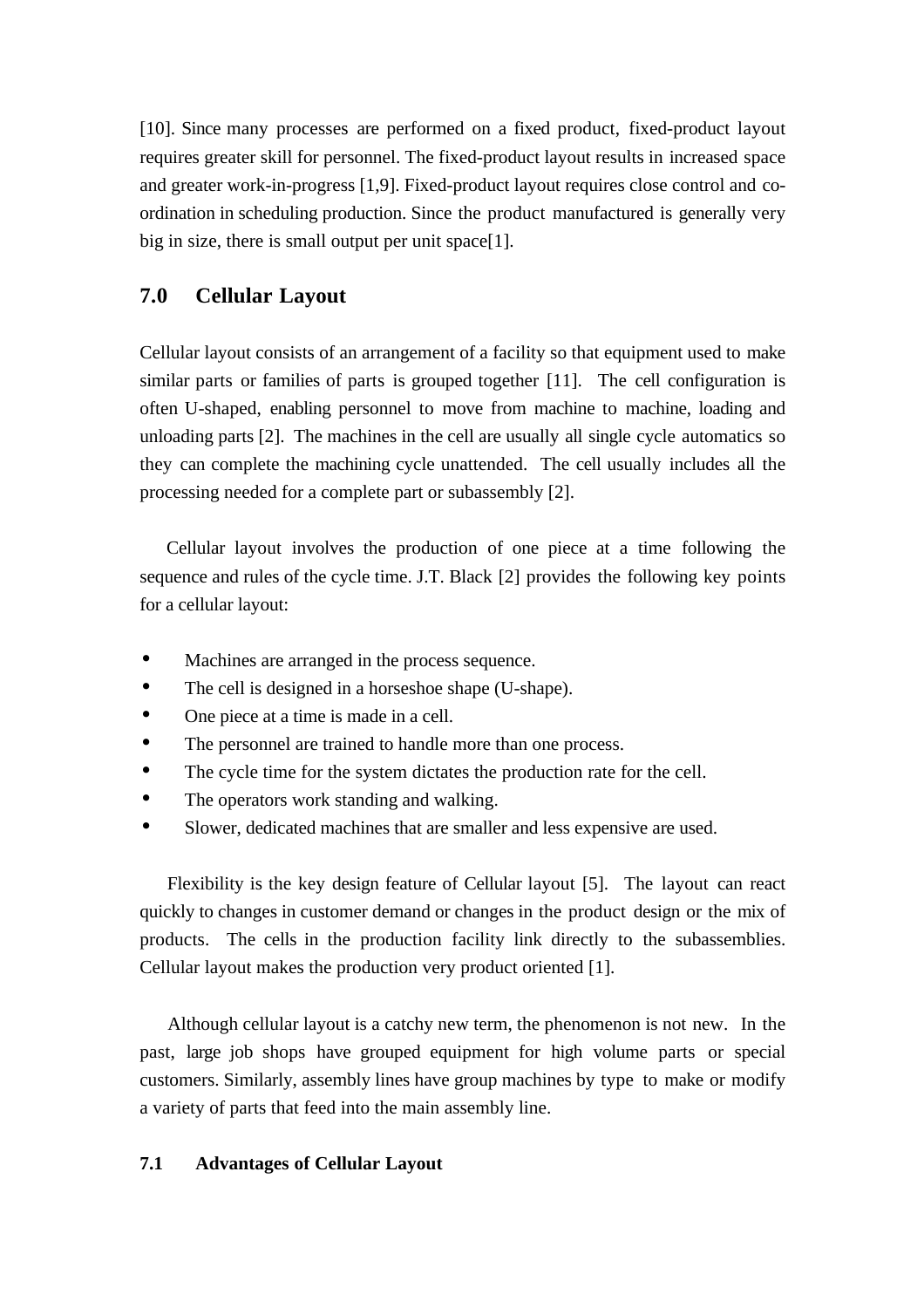The cell makes parts one at a time in flexible design. Cell capacity (the cycle time) is quick to respond to changes in customer demand. The cycle time in a cellular layout does not depend upon the machining time [6].

 Cellular layout lowers work-in-progress inventories. Cellular layout reduces material handling markedly. Cellular layout promotes faster quality responses between manufacturing and assembly operations. As the layout works on a pull system the set-up time is reduced or even eliminated [2]. The layout results in shorter flow times in production and simplified production planning.

 Cellular layout greatly improves in-process monitoring, feedback and control of inventory and quality. It achieves a smoother and faster flow of products through the manufacturing operations. Cellular layout further reduces the cycle time variability and line-balancing constraints.

 Overall, performance often increases by lowering production costs and improving on-time delivery [2]. Cellular layout promotes implementation of automation of manufacturing operations.

 Cellular layout improves the process capability and reliability. Cellular layout makes manufacturing flexible and delivers quality products at lowest possible cost with the shortest possible delivery time.

#### **7.2 Limitations of Cellular Layout**

The major limitation of the cellular layout is the increased machine downtime since machines are dedicated to cells and may not be used all the time [1,9]. Another important limitation includes the cost of changing cells as the cells become out of date with the change in product and processes. Cellular layout requires great labour skills for team members in more than one operation [10]. The cellular layout is critically dependent on production control balancing the flows through the individual cell [2]. Cellular layout decreases the opportunity to use special-purpose equipment. In a cellular layout if flow is not balanced in each cell, buffer and work-in-progress storage are required to eliminate the need for added material handling to and from the cell [10].

## **8.0 Simulation Study of Horseshoe Layouts**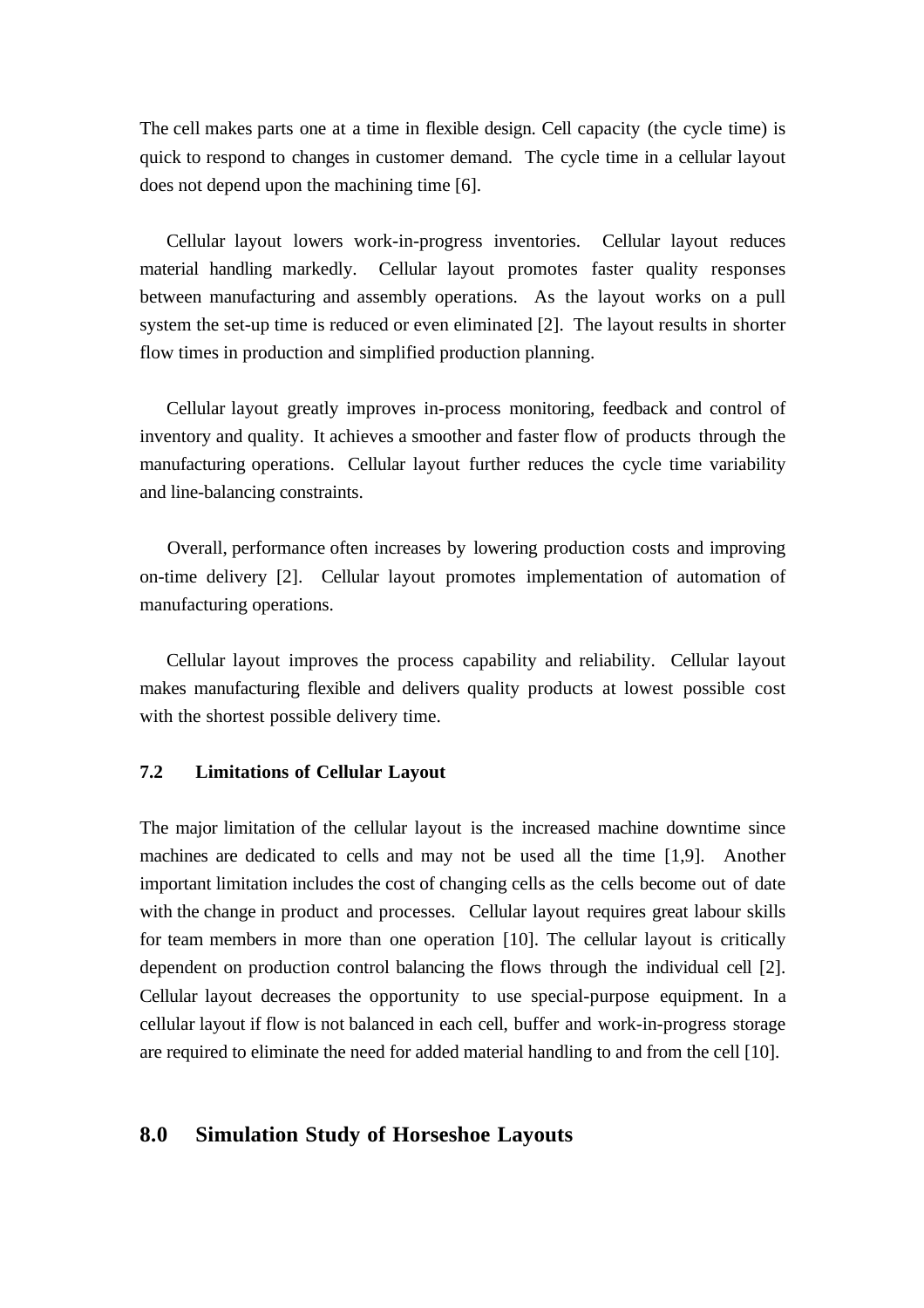There exists a lot in the literature that emphasises the use of horseshoe layouts in manufacturing processes to eliminate the limitations of the traditional layouts (product, process and fixed-product).

 There are many solutions put forward in literature to solve the design problem of traditional layout problems [9]. Majority of the provided solutions either treats layout problem as a quadratic assignment problem or use computerised heuristic algorithms.

 Many researchers have developed techniques for solving the cellular layout problems. Burbidge [4] classified the techniques in three ways : "Rule of thumb", Classification and coding and production flow analysis. King and Nakornchai [8] classified the techniques as similarity coefficient algorithms, set-theoretic algorithms and evaluation algorithms. Han and Ham [7] classify the techniques as peripatetic and ocular, PFA, classification and coding and mathematical programming technique.

 An extensive analysis of various classifications provided in literature classifies the techniques in to four major categories [5]:

- Techniques that identify part families without the help of machine routing.
- Techniques that identify part families using routing.
- Techniques that identify machine groups only.
- Techniques that identify part families and machine group simultaneously.

 The proposed simulation study aims to convert an existing traditional layout of manufacturing process in to cellular manufacturing system. In doing so the study will look at the quality and cost issues involved in both the traditional and cellular layouts. The proposed simulation study will use simulation software SIMPROCESS to analyse the developed models of horseshoe layouts. The proposed study will measure and compare the manufacturing parameters (like set-up time, lead time, work-inprogress, cost per unit production) on a manufacturing process under traditional and cellular layout.

## **Conclusion**

Layout decisions are made periodically and since they have long-term consequences these decisions must be made with careful planning. The costs of producing goods and delivering services depend on the layout decisions. The paper discussed both the